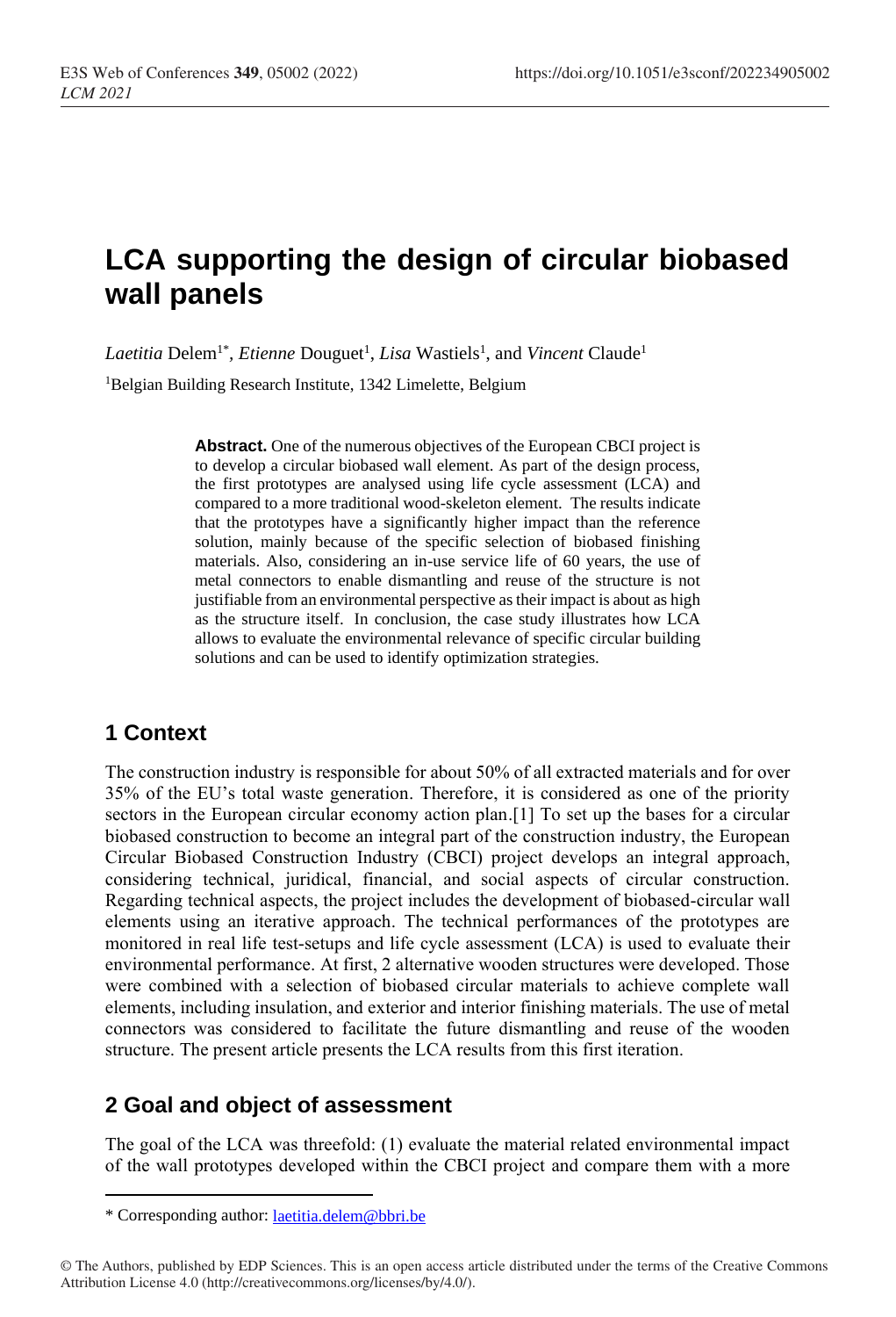conventional wooden skeleton module; (2) evaluate the impact (or benefit) of using aluminium connectors (**Fig. 1**) instead of screws, to ease the dismantling of the structure for reuse; (3) identify major sources of impact and make recommendations for optimisation.



**Fig. 1** Connector to enable the dismantling of the wooden structure (0,14kg aluminium + 0,78kg galvanised steel screws per connector). One connector is needed for each 38x100mm beam connection, two connectors are needed for each 38x200 mm beam connection.

The detailed composition of the 2 prototypes and the reference module, are presented in **Table 1** and **Fig. 2**. Structurally, the frame of the protypes and the reference module are the same (composed of 38 x 200 mm softwood beams). However, the rafters of the protypes are thinner (38 x 100 mm sections), so that they do not cross the whole depth of the frame. Moreover, the second prototype has both horizontal and vertical battens to enable its use also as a floor element.

| <b>Components</b><br>(Fig. 2)                                                  | <b>Reference</b>                                                                                     | Prototype 1                                                                                                                                                                                                                                                                                                 | Prototype 2                                                                                                                       |  |  |  |
|--------------------------------------------------------------------------------|------------------------------------------------------------------------------------------------------|-------------------------------------------------------------------------------------------------------------------------------------------------------------------------------------------------------------------------------------------------------------------------------------------------------------|-----------------------------------------------------------------------------------------------------------------------------------|--|--|--|
| <b>Interior</b><br>finishing panel<br>(1)                                      | 13 mm gypsum board<br>$(715 \text{ kg/m}^3)$                                                         | 22 mm clay-panel<br>$(1450 \text{ kg/m}^3)$                                                                                                                                                                                                                                                                 |                                                                                                                                   |  |  |  |
| <b>Vapour</b><br>barrier (2)                                                   | Polypropylene/polyethylene foil fixed<br>with an airtight sealant on the wooden structure            |                                                                                                                                                                                                                                                                                                             |                                                                                                                                   |  |  |  |
| Panel $(3,5)$                                                                  | 18 mm oriented strand<br>board (OSB) fixed with<br>galvanised steel screws                           | 18 mm bonded straw panel (3% Methylene diphenyl)<br>diisocyanate, 97% straw), fixed with galvanised steel<br>screws.                                                                                                                                                                                        |                                                                                                                                   |  |  |  |
| <b>Structure</b><br>(a,b,c)                                                    | $0.13 \text{ m}^3$ softwood<br>$(38 \times 200 \text{ mm})$<br>$+0.22$ kg galvanised steel<br>screws | $0.14 \text{ m}^3$ softwood (38 x<br>200 and 38 x 100 mm) +<br>0,29 kg galvanised steel<br>screws or 22 connectors<br>(Fig. 1)                                                                                                                                                                              | $0.13 \text{ m}^3$ softwood (38 x)<br>200 and 38 x 100mm)<br>$+0.41$ kg galvanised<br>steel screws or 20<br>connectors $(Fig. 1)$ |  |  |  |
| <b>Insulation</b> (4)                                                          | Hemp-cellulose insulation panels (20 cm)                                                             |                                                                                                                                                                                                                                                                                                             |                                                                                                                                   |  |  |  |
| Waterproofing<br>membrane (6)                                                  | HDPE based waterproofing membrane (fixed with staples)                                               |                                                                                                                                                                                                                                                                                                             |                                                                                                                                   |  |  |  |
| <b>Substructure</b><br>(laths) to<br>support the<br>exterior<br>cladding $(7)$ | 24 x 36 mm European<br>spruce with 60 cm<br>spacing,<br>fixed with galvanized<br>steel screws        | 24 x 36 mm Siberian larch<br>with 60 cm spacing,<br>fixed with galvanized steel screws                                                                                                                                                                                                                      |                                                                                                                                   |  |  |  |
| <b>Exterior</b><br>cladding $(8)$                                              | 21 mm impregnated<br>softwood cladding (450<br>$kg/m3$ ) fixed with<br>stainless steel screws        | 10 mm composite cladding $(1800 \text{ kg/m}^3)$ , made of<br>mainly (biobased) waste (roadside reed, CaCO3 from<br>drinking water production, polyester resin (for 50%<br>produced out of waste glycol of biodiesel production<br>from animal waste and frying fat)), fixed with<br>stainless steel screws |                                                                                                                                   |  |  |  |

#### **Table 1** Composition of the wall elements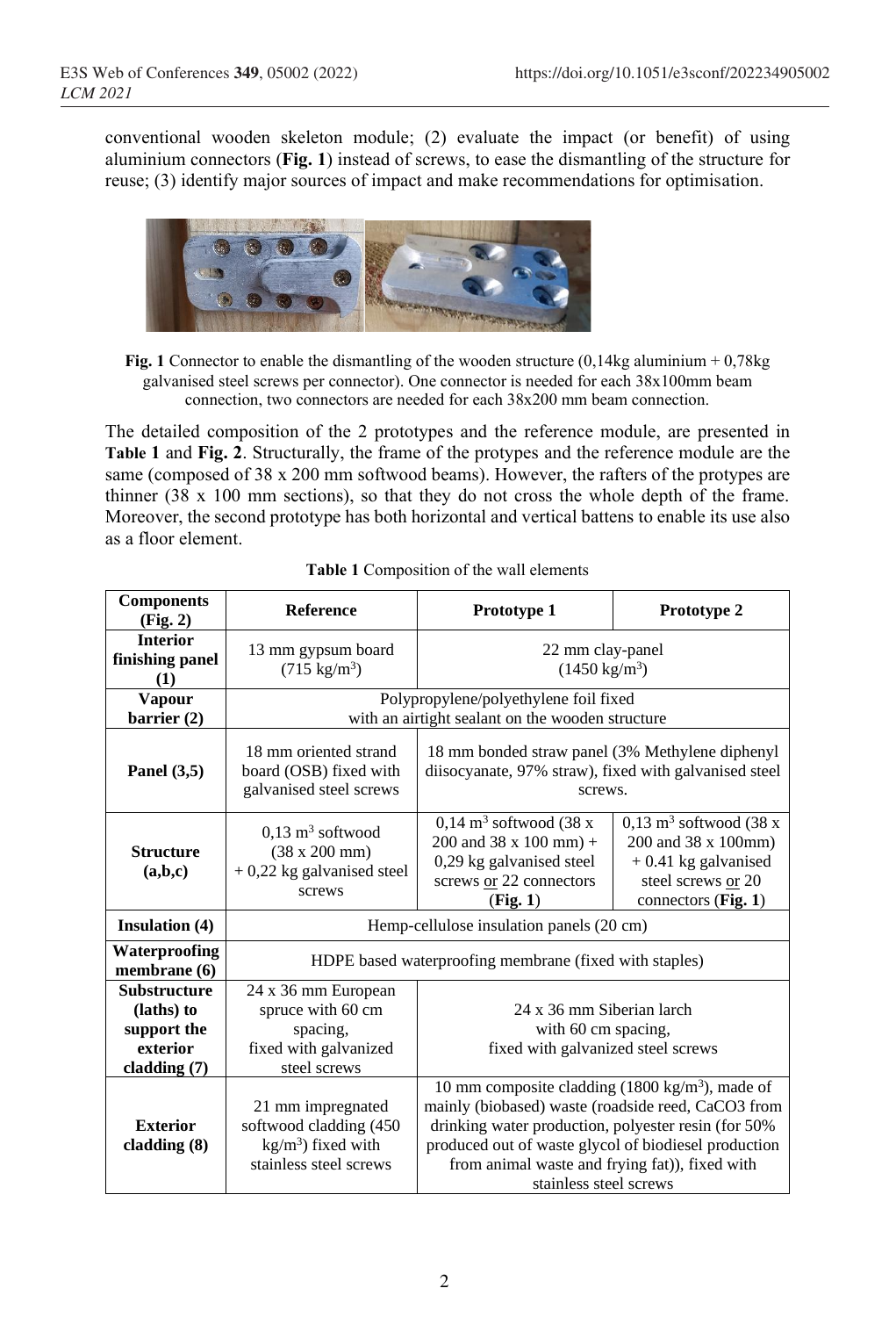

**Fig. 2** Schematic representation of the structural concept of the reference (a) and the prototypes (b, c), and the constituting layers of the wall elements (d). The numbering from (d) is explained in **Table 1**

Concerning the finishing materials, on the inside the protypes use clay-panels instead of gypsum plaster boards. On the outside, the prototypes are finished with composite cladding panels, mainly composed of (biobased) waste materials. The latter has a longer service life than the wooden cladding used for the reference module. Therefore, another wood species, with a longer service life (40 years instead of 20 years), is used for the substructure supporting the composite cladding. Finally, the prototypes use bonded straw-panels instead of oriented strand board panels.

### **3 Methodology, data and assumptions**

The wall elements are modelled in SimaPro (version 9.2.0.1) using ecoinvent 3.7 (System model: Allocation, cut-off by classification) as main source of data. The alternative materials selected for the prototypes (cladding, clay-panels, straw bonded panels) are modelled based on product specific information, e.g. technical data sheets and information provided by the producers.

The study considers a reference study period of 60 years and includes following life cycle phases, as defined in EN 15804+A2 [2]: production (A1-A3), transport to construction site (A4), installation (A5), replacements (B4), end-of-life (C1-C4).

For the gate to grave modules, the modelling is based on scenarios representative for Belgium [3]. **Table 2** presents the end-of-life scenarios and service lives considered for the main materials. For the wooden structure, the end-of-life scenario is adapted depending on the connections used (screws or aluminium connectors). Concerning the cladding material, although the producer claims that the material is recyclable, it was not considered a reasonable assumption for the Belgian context as there is only one production/recycling site which is situated in the Netherlands.

Finally, all the core and additional indicators from the EN 15804+A2 [2], are considered for the analysis. However, to facilitate the interpretation, results are also normalised and aggregated to a single score using the Environmental Footprint 3.0 (2019) normalisation and weighting factors.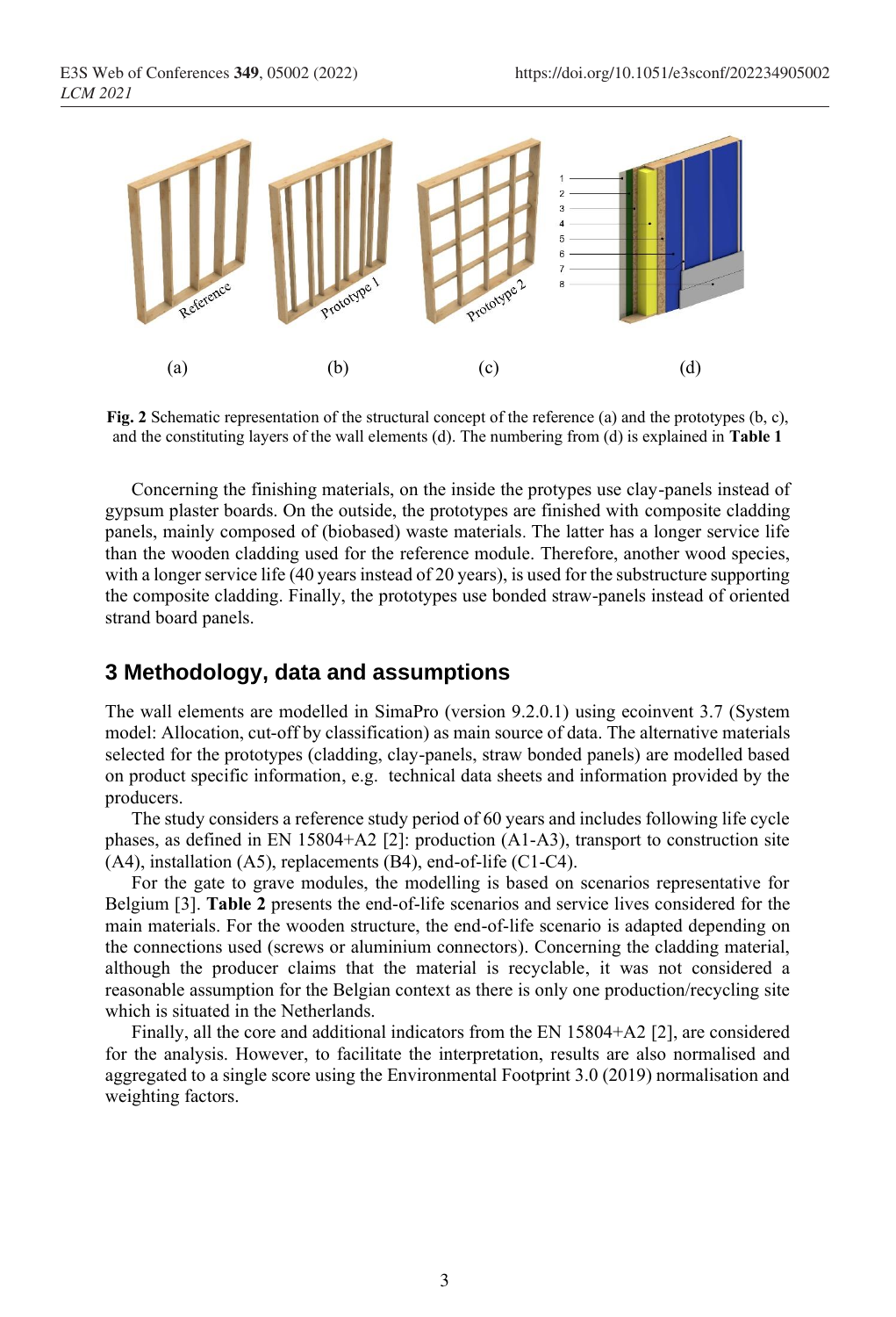|                                                | End-of-Life scenario $(\% )$ |              |          |                     | <b>Service</b>  |
|------------------------------------------------|------------------------------|--------------|----------|---------------------|-----------------|
| <b>Components</b>                              | Recycling                    | <b>Reuse</b> | Landfill | <b>Incineration</b> | life<br>(years) |
| Structural<br>/ screwed                        | 75                           |              |          | 25                  | > 60            |
| Wood<br>/ fixed with connectors<br>(untreated) |                              | 100          |          |                     |                 |
| Clay panel                                     | 100                          |              |          |                     | 30              |
| Gypsum board                                   | 20                           |              | 80       |                     | 30              |
| Hemp-cellulose insulation                      |                              |              | 5        | 95                  | 60              |
| OSB/MDI bonded straw panel                     | 5                            |              |          | 95                  | 60              |
| Biobased composite cladding                    | 5                            |              |          | 95                  | 40              |
| Impregnated softwood (cladding)                |                              |              |          | 100                 | 20              |
| Metals (screws, connectors)                    | 95                           |              | 5        |                     | > 60            |
| Membranes (PE/PP)                              | 5                            |              | 10       | 85                  | 60              |

**Table 2** End-of life scenarios and assumed service lives of main materials considered

# **4 Results and discussion**

The relative contribution of the constituing components to the total environmental impact of the different modules is presented for a reference study period (rsp) of 60 years (**Fig. 3**). For the prototypes, additional variants are shown where the different parts of the wooden structure are connected using metal connectors (**Fig. 1**) instead of screws to enable the dismantling and reuse of the structure at end-of-life. Given the uncertainty related to the expected service life of materials, the contribution of the replacement phase (B4) is indicated separately (in striped colors) from the production and end-of-life of the components (A1-A3, A4-A5, C1-C4), which are represented in plain color.



Fig. 3 Life cycle impact per 2,4 m x 2,4 m module, considering a service life of 60 years.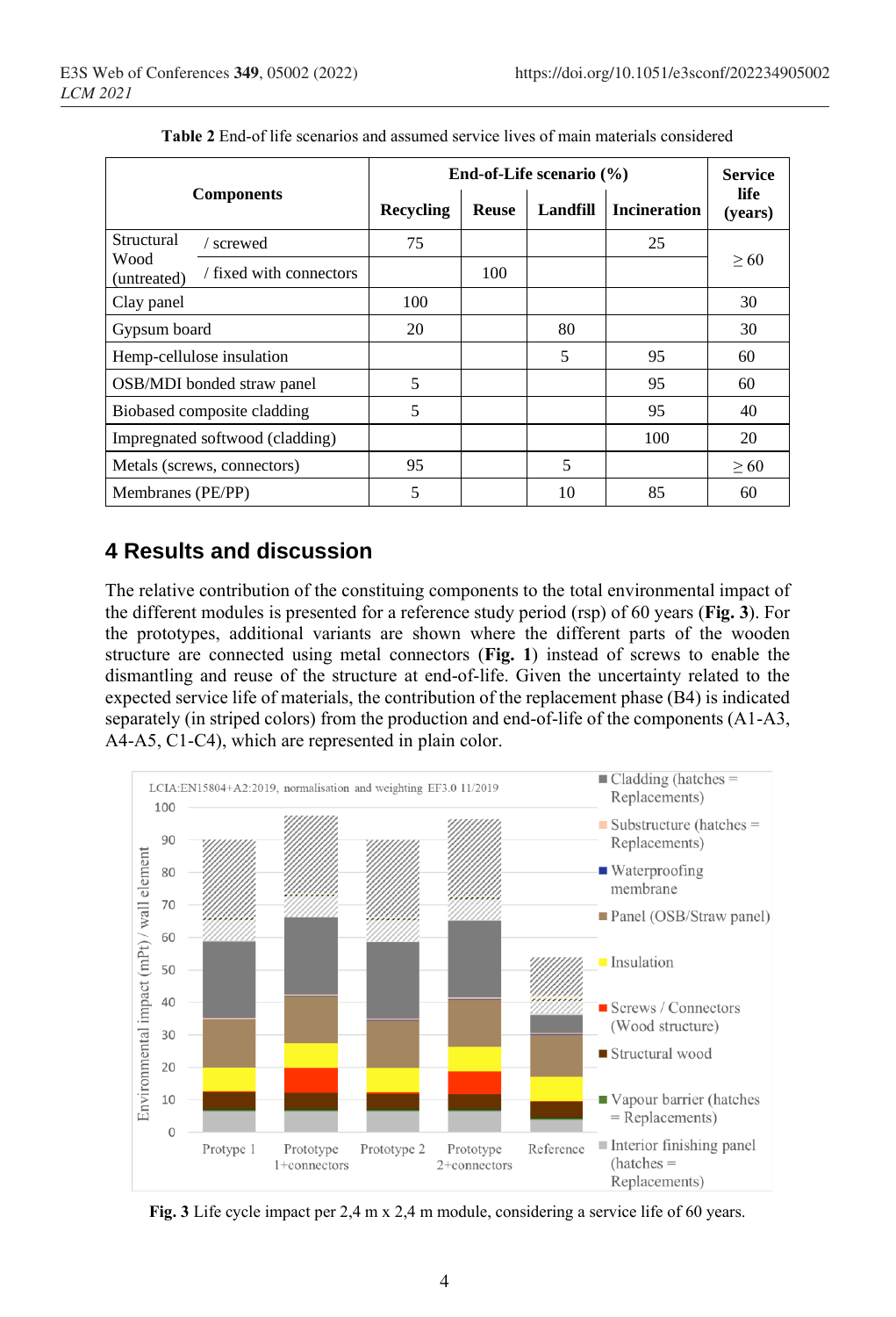#### **4.1 Prototype wall elements/components compared to the reference**

Based on **Fig. 3**, the prototypes have a significantly higher impact than the reference module. The unexpected poor performance of the prototypes is rather due to the choice of the finishing materials, and more specifically the exterior cladding, than to the structural part. Indeed, the latter represents less than 10% of the life cycle impact of the modules. Therefore, although the variation in geometry of the structure induces a small increase in the amount of wood and screws, the effect on the total impact of the module is unsignificant.

The biobased composite cladding from the prototypes has a significantly higher impact than the softwood cladding from the reference module. One of the main contributors to the high production and end-of life impact of the cladding is the polyester resin (50% biobased, 50% fuel based) used as binding agent. Because of this high initial and end-of-life impact, the composite cladding also has a higher replacement impact despite its lower replacement rate (**Table 2**). In theory, the cladding could be recycled instead of being incinerated, and the amount of biobased resin could be increased in the future (when the availability increases). Nevertheless, a sensitivity analysis shows that considering 100% recycling at end-of-life and assuming that only biobased polyester resin is used would only reduce the impact of the cladding by 30%, which is not enough to revert the conclusions.

The impact of the bonded straw panel is about 14% higher than the impact of the OSB panel. However, in this case, the higher impact is mainly due to the transportation phase (A4), which represents about 40% of the life cycle impact of the bonded straw panel. Indeed, the life cycle inventory revealed that the panel, which is commercialised by a European company, is produced in China, and therefore needs to be transported (by boat) over a very long distance. Nevertheless, the bonded straw panel has a lower production impact than the OSB panel as it uses an agricultural residue (straw) instead of primary wood and less binding agent (MDI) than the OSB panel. So, if the production plant would move to Europe, it could be an interesting alternative for the traditional OSB panel.

Finally, the impact of the clay panel used as interior finishing for the prototype walls is about 60% higher than the impact of the gypsum board used for the reference element, mainly because of its higher density and thickness, and the use of jute fibres. The latter represent only 3% by weight of the clay panel, but are responsible of more than 40% of its cradle-tograve impact. The production of jute contributes especially to the freshwater related indicators of the aggregated score, namely water use, ecotoxicity fresh water and eutrophication fresh water.

#### **4.2 Connectors to enable dismantling of the structure for reuse**

The comparison of the prototypes with and without the use of connectors in **Fig. 3** shows that the use of connectors increases the impact of the prototype wall elements by about 8%. On the other hand, the connectors will enable the reuse of the structure and therefore potentially avoid the production of an equivalent amount of timber in a subsequent life cycle. This potential benefit is not represented in **Fig. 3** as it would normally be reported in module D, outside of the system boundary. Nevertheless, the results indicate that the impact induced by the connectors is about 1.5 times the impact of the wooden structure. Therefore, it can be deducted that the structure needs to be reused more than once to compensate for the additional impact induced by the connectors. However, if the duration of a use cycle is 60 years, it is questionable whether it will be possible to reuse the structure twice. The wood would probably have reached his technical service life after the second life cycle (120 years) and therefore not be available for a third life cycle (second reuse). Also, in practice the structure may even stay in place well after the considered 60 years as the building may be renovated instead of demolished.